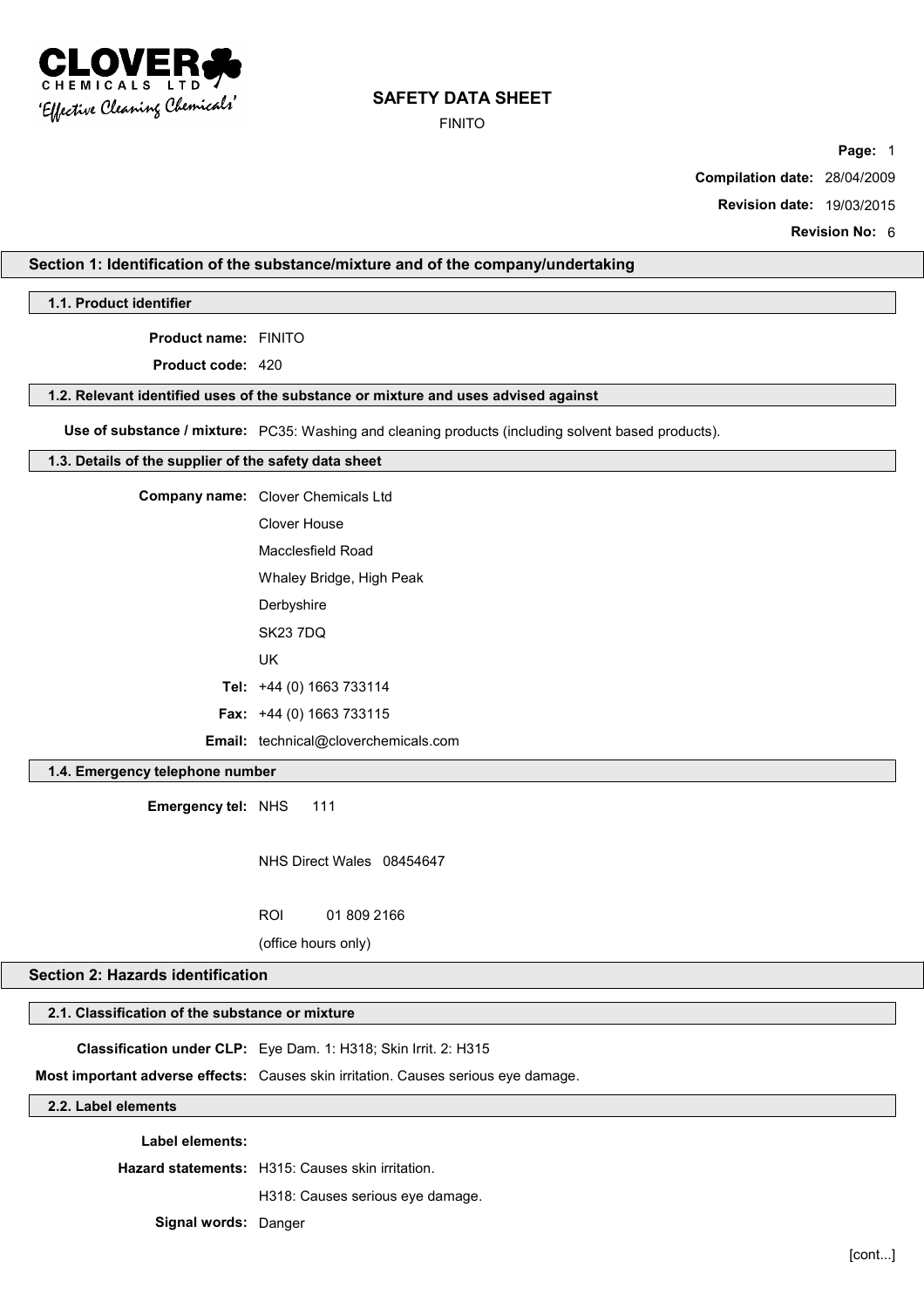FINITO

**Page:** 2

**Hazard pictograms:** GHS05: Corrosion



**Precautionary statements:** P102: Keep out of reach of children. P282: Wear eye protection. P280: Wear protective gloves. P264: Wash hands thoroughly after handling. P302+352: IF ON SKIN: Wash with plenty of water/. P332+313: If skin irritation occurs: Get medical attention. P305+351+338: IF IN EYES: Rinse cautiously with water for several minutes. Remove contact lenses, if present and easy to do. Continue rinsing. P337+313: If eye irritation persists: Get medical attention.

# **2.3. Other hazards**

**PBT:** This product is not identified as a PBT/vPvB substance.

## **Section 3: Composition/information on ingredients**

## **3.2. Mixtures**

#### **Hazardous ingredients:**

#### ISOTRIDECANOLETHOXYLATE,POLYMER(8 MOLE EO AVERAGE)

| <b>EINECS</b>             | CAS        | PBT/WEL                  | <b>CLP Classification</b>            | Percent   |
|---------------------------|------------|--------------------------|--------------------------------------|-----------|
|                           | 69011-36-5 | $\overline{\phantom{a}}$ | Acute Tox. 4: H302; Eye Dam. 1: H318 | $1 - 10%$ |
| 3 - BUTOXYPROPAN - 2 - OL |            |                          |                                      |           |

| 225-878-4                 | 005131-66-8 | $\overline{\phantom{0}}$ | Skin Irrit. 2: H315; Eye Irrit. 2: H319 | l-10% |
|---------------------------|-------------|--------------------------|-----------------------------------------|-------|
| 2-(2-BUTOXYETHOXY)ETHANOL |             |                          |                                         |       |

| 203-961-6 | <u>З4-</u><br>.<br>. | H <sub>319</sub><br>Eve<br>lrrit. | 0%ا |
|-----------|----------------------|-----------------------------------|-----|
|           |                      |                                   |     |

# 2-AMINOETHANOL

| 205-483-3 | 141-43-5 | Acute Tox. 4: H332; Acute Tox. 4: H312; |  |
|-----------|----------|-----------------------------------------|--|
|           |          | Acute Tox. 4: H302; Skin Corr. 1B: H314 |  |

# QUATERNARY AMMONIUM COMPOUNDS, BENZYL (C12-C16)ALKYL DIMETHYL CHLORIDES

| 270-325-2 | 68424-85-1 | $\overline{\phantom{a}}$ | Met. Corr. 1: H290: Skin Corr. 1B: H314:          | <1% ⊧ |
|-----------|------------|--------------------------|---------------------------------------------------|-------|
|           |            |                          | <sup>1</sup> Aquatic Acute 1: H400: Acute Tox. 4: |       |
|           |            |                          | H302                                              |       |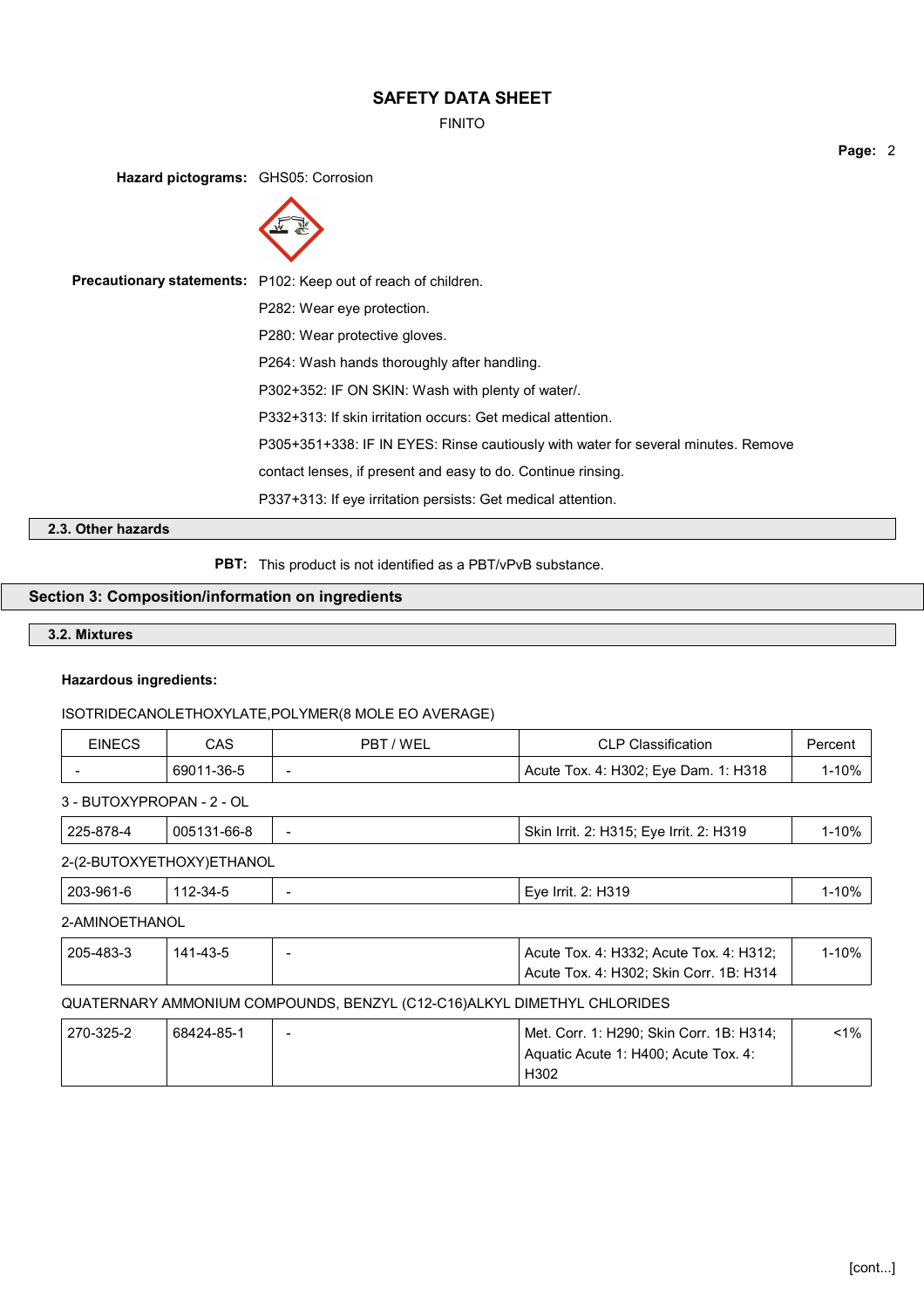FINITO

## **Page:** 3

| ALCOHOLS, C12-C14, ETHOXYLATED                                                  |                             |                                                                                           |  |                                                                                                                        |    |
|---------------------------------------------------------------------------------|-----------------------------|-------------------------------------------------------------------------------------------|--|------------------------------------------------------------------------------------------------------------------------|----|
| <b>POLYMER</b>                                                                  | 68439-50-9                  |                                                                                           |  | Aquatic Acute 1: H400; Eye Dam. 1:<br>H318                                                                             | 1% |
| <b>Section 4: First aid measures</b>                                            |                             |                                                                                           |  |                                                                                                                        |    |
| 4.1. Description of first aid measures                                          |                             |                                                                                           |  |                                                                                                                        |    |
|                                                                                 |                             | Skin contact: Wash immediately with plenty of soap and water.                             |  |                                                                                                                        |    |
|                                                                                 |                             |                                                                                           |  | Eye contact: Bathe the eye with running water for 15 minutes. Transfer to hospital for specialist                      |    |
|                                                                                 |                             | examination.                                                                              |  |                                                                                                                        |    |
|                                                                                 |                             |                                                                                           |  | Ingestion: Wash out mouth with water. Do not induce vomiting. If conscious, give half a litre of water to              |    |
|                                                                                 |                             | drink immediately. Consult a doctor.                                                      |  |                                                                                                                        |    |
|                                                                                 |                             |                                                                                           |  | Inhalation: Remove casualty from exposure ensuring one's own safety whilst doing so.                                   |    |
|                                                                                 |                             | 4.2. Most important symptoms and effects, both acute and delayed                          |  |                                                                                                                        |    |
|                                                                                 |                             | Skin contact: There may be irritation and redness at the site of contact.                 |  |                                                                                                                        |    |
|                                                                                 |                             |                                                                                           |  | Eye contact: There may be pain and redness. The eyes may water profusely. There may be severe pain.                    |    |
|                                                                                 |                             | The vision may become blurred.                                                            |  |                                                                                                                        |    |
|                                                                                 |                             |                                                                                           |  | Ingestion: There may be soreness and redness of the mouth and throat. Nausea and stomach pain                          |    |
|                                                                                 |                             | may occur.                                                                                |  |                                                                                                                        |    |
|                                                                                 |                             |                                                                                           |  | Inhalation: There may be irritation of the throat with a feeling of tightness in the chest.                            |    |
|                                                                                 |                             | Delayed / immediate effects: Immediate effects can be expected after short-term exposure. |  |                                                                                                                        |    |
| 4.3. Indication of any immediate medical attention and special treatment needed |                             |                                                                                           |  |                                                                                                                        |    |
|                                                                                 |                             | Immediate / special treatment: Eye bathing equipment should be available on the premises. |  |                                                                                                                        |    |
| <b>Section 5: Fire-fighting measures</b>                                        |                             |                                                                                           |  |                                                                                                                        |    |
| 5.1. Extinguishing media                                                        |                             |                                                                                           |  |                                                                                                                        |    |
|                                                                                 | Extinguishing media: Water. |                                                                                           |  |                                                                                                                        |    |
|                                                                                 |                             | 5.2. Special hazards arising from the substance or mixture                                |  |                                                                                                                        |    |
|                                                                                 |                             | Exposure hazards: In combustion emits toxic fumes of carbon dioxide / carbon monoxide.    |  |                                                                                                                        |    |
| 5.3. Advice for fire-fighters                                                   |                             |                                                                                           |  |                                                                                                                        |    |
|                                                                                 |                             |                                                                                           |  |                                                                                                                        |    |
|                                                                                 |                             |                                                                                           |  | Advice for fire-fighters: Wear self-contained breathing apparatus. Wear protective clothing to prevent contact with    |    |
|                                                                                 |                             | skin and eyes.                                                                            |  |                                                                                                                        |    |
| Section 6: Accidental release measures                                          |                             |                                                                                           |  |                                                                                                                        |    |
|                                                                                 |                             | 6.1. Personal precautions, protective equipment and emergency procedures                  |  |                                                                                                                        |    |
|                                                                                 |                             |                                                                                           |  | <b>Dorsonal procautions:</b> Peter to section 8 of SDS for personal protection details. Mark out the contaminated area |    |

**Personal precautions:** Refer to section 8 of SDS for personal protection details. Mark out the contaminated area with signs and prevent access to unauthorised personnel. Turn leaking containers leak-side up to prevent the escape of liquid.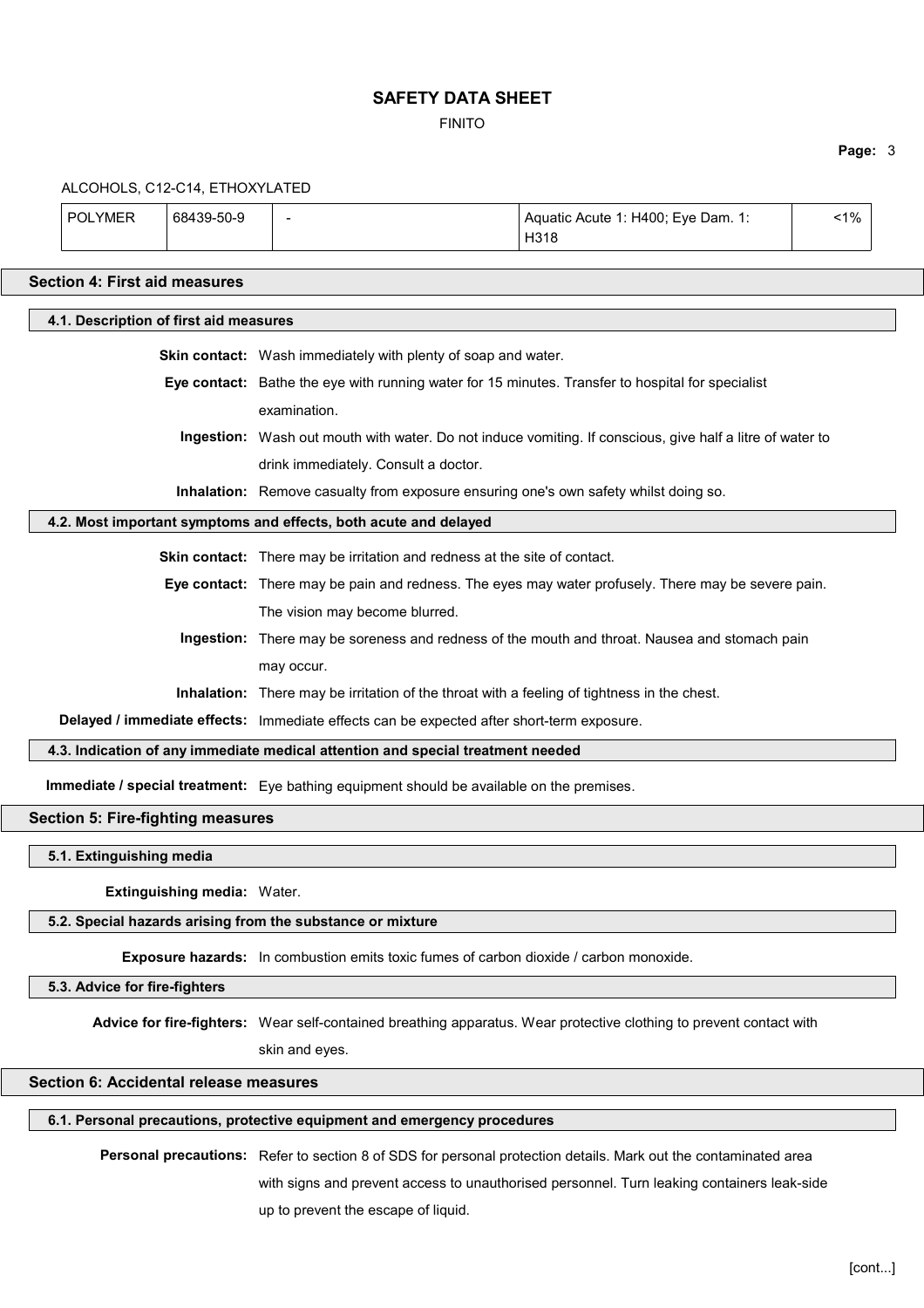#### FINITO

**Page:** 4

#### **6.2. Environmental precautions**

**Environmental precautions:** Do not discharge into drains or rivers.

#### **6.3. Methods and material for containment and cleaning up**

**Clean-up procedures:** Transfer to a suitable container.

#### **6.4. Reference to other sections**

**Reference to other sections:** Refer to section 8 of SDS.

### **Section 7: Handling and storage**

**7.1. Precautions for safe handling**

#### **7.2. Conditions for safe storage, including any incompatibilities**

**Storage conditions:** Keep container tightly closed.

**Suitable packaging:** Stainless steel. Polyethylene. Glass.

**7.3. Specific end use(s)**

**Specific end use(s):** No data available.

#### **Section 8: Exposure controls/personal protection**

**8.1. Control parameters**

#### **Hazardous ingredients:**

### **2-(2-BUTOXYETHOXY)ETHANOL**

#### **Workplace exposure limits: Respirable dust Respirable dust**

| State | 8 hour TWA              | 15 min. STEL | 8 hour TWA | 15 min. STEL |
|-------|-------------------------|--------------|------------|--------------|
| UK    | $67.5 \,\mathrm{mg/m3}$ | 101.2 mg/m3  | -          | -            |

#### **2-AMINOETHANOL**

| ΠK<br>----<br>.<br>na/m.<br>$\ddotsc$<br>$\cdots$<br>ີ<br>$\sim$ $\sim$<br>$\sim$<br>__<br>. . |  |
|------------------------------------------------------------------------------------------------|--|
|------------------------------------------------------------------------------------------------|--|

**DNEL/PNEC Values**

**DNEL / PNEC** No data available.

**8.2. Exposure controls**

**Respiratory protection:** Respiratory protection not required.

**Hand protection:** Gloves (alkali-resistant).

**Eye protection:** Safety glasses. Ensure eye bath is to hand.

## **Section 9: Physical and chemical properties**

## **9.1. Information on basic physical and chemical properties**

**State:** Liquid

**Colour:** Colourless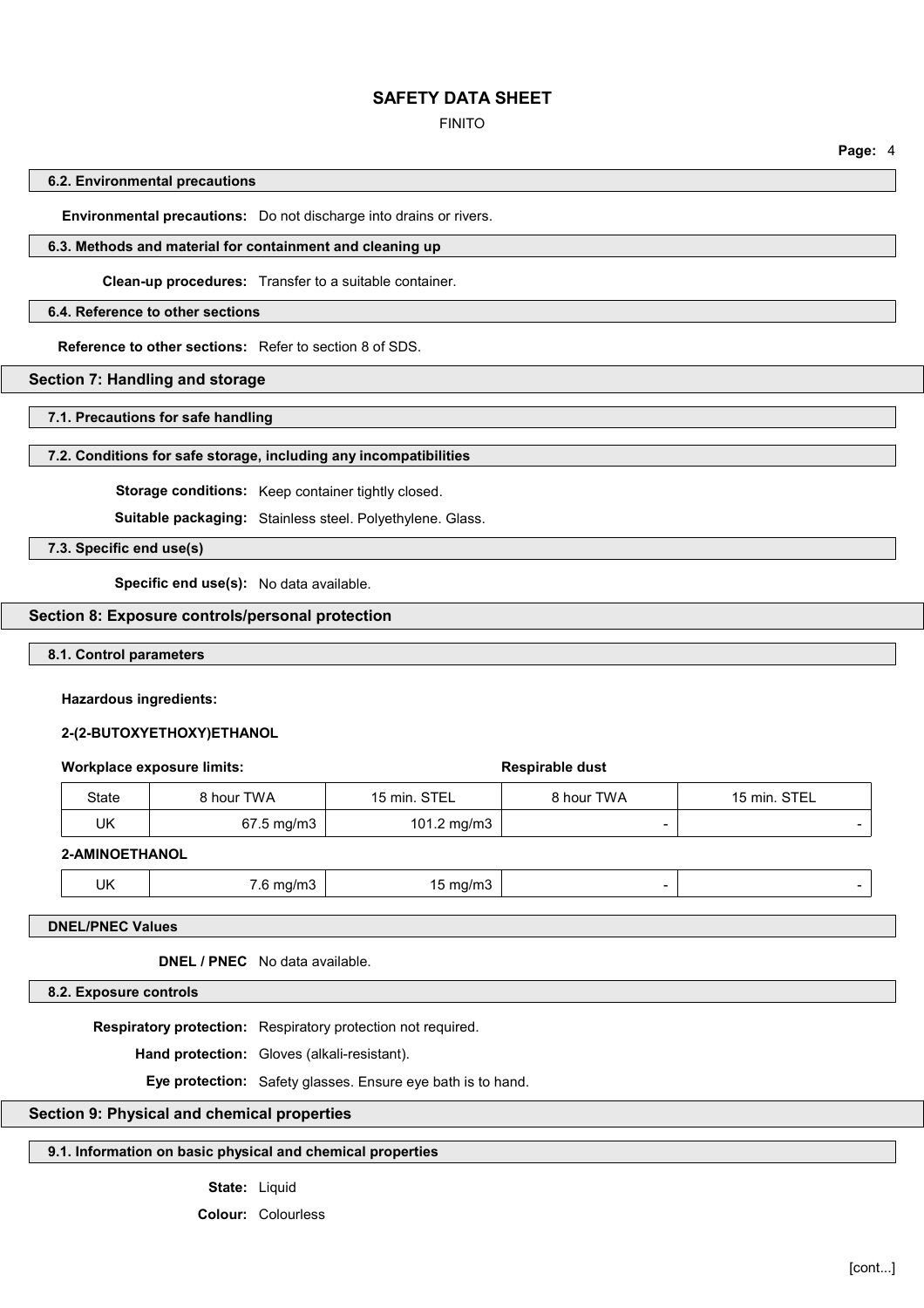FINITO

|                                                      | <b>Odour:</b> Characteristic odour |                                              |                               |
|------------------------------------------------------|------------------------------------|----------------------------------------------|-------------------------------|
| Evaporation rate: Not applicable.                    |                                    |                                              |                               |
|                                                      | <b>Oxidising:</b> Not applicable.  |                                              |                               |
| <b>Solubility in water: Soluble</b>                  |                                    |                                              |                               |
|                                                      | <b>Viscosity: Non-viscous</b>      |                                              |                               |
| Boiling point/range°C: 100                           |                                    | Melting point/range°C: 0                     |                               |
| <b>Flammability limits %: lower:</b> Not applicable. |                                    |                                              | <b>upper:</b> Not applicable. |
| <b>Flash point<sup>o</sup>C</b> : Not applicable.    |                                    | Part.coeff. n-octanol/water: Not applicable. |                               |
| Autoflammability <sup>o</sup> C: Not applicable.     |                                    | Vapour pressure: Not applicable.             |                               |
| Relative density: 0.98 - 1.08                        |                                    |                                              | <b>pH:</b> 11.4               |
| VOC $g/l: 55$                                        |                                    |                                              |                               |

**9.2. Other information**

**Other information:** No data available.

# **Section 10: Stability and reactivity**

**10.1. Reactivity**

**Reactivity:** Stable under recommended transport or storage conditions.

**10.2. Chemical stability**

**Chemical stability:** Stable under normal conditions.

## **10.3. Possibility of hazardous reactions**

**Hazardous reactions:** Hazardous reactions will not occur under normal transport or storage conditions.

**10.4. Conditions to avoid**

**10.5. Incompatible materials**

### **10.6. Hazardous decomposition products**

**Haz. decomp. products:** In combustion emits toxic fumes of carbon dioxide / carbon monoxide.

## **Section 11: Toxicological information**

**11.1. Information on toxicological effects**

### **Hazardous ingredients:**

### **ISOTRIDECANOLETHOXYLATE,POLYMER(8 MOLE EO AVERAGE)**

| LD50<br>500-<br><b>ORA</b><br>.<br>200C<br>ma/ko<br>۸ ب<br>∼<br>⊾ עו<br>.<br>$ -$<br>. . |  |
|------------------------------------------------------------------------------------------|--|
|------------------------------------------------------------------------------------------|--|

## **3 - BUTOXYPROPAN - 2 - OL**

| <b>ORAL</b><br><b>RAT</b><br>∟D50 | 2700<br>$\cdot$<br>ma/ka<br>$\sim$ |
|-----------------------------------|------------------------------------|
|-----------------------------------|------------------------------------|

**Page:** 5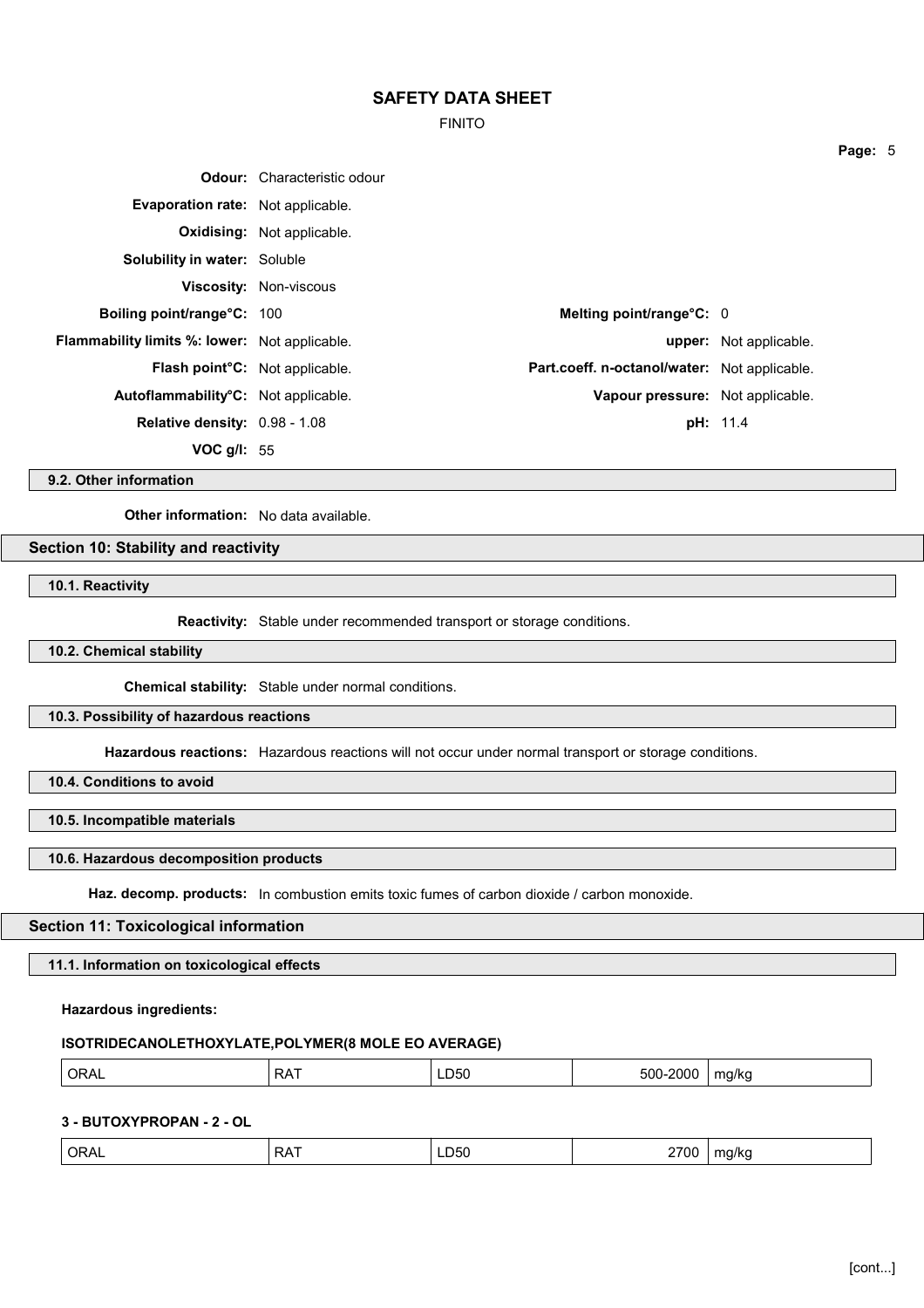## FINITO

### **Page:** 6

#### **2-(2-BUTOXYETHOXY)ETHANOL**

| <sup>1</sup> ORL | <b>MUS</b> | LD50 | 6050             | mg/kg      |
|------------------|------------|------|------------------|------------|
| <sup>'</sup> ORL | <b>RAT</b> | LD50 | 450 <sub>°</sub> | mg/kg<br>ີ |

#### **2-AMINOETHANOL**

| <b>IVN</b> | <b>RAT</b> | LD50 | 225  | mg/kg |
|------------|------------|------|------|-------|
| ORL        | <b>MUS</b> | LD50 | 700  | mg/kg |
| ORL        | <b>RAT</b> | LD50 | 1720 | mg/kg |
| SCU        | <b>RAT</b> | LD50 | 1500 | mg/kg |

## **QUATERNARY AMMONIUM COMPOUNDS, BENZYL (C12-C16)ALKYL DIMETHYL CHLORIDES**

| 795<br>LD50<br><b>ORAL</b><br>אי אי<br>ظ∼<br>$\mathbf{v}$<br>$ -$<br>____ |
|---------------------------------------------------------------------------|
|---------------------------------------------------------------------------|

#### **ALCOHOLS, C12-C14, ETHOXYLATED**

| >5000<br>$^{\prime}$ ORL<br>. .<br>⊃∧<br>LD50<br>ma/ka<br>$ -$<br>. |  |
|---------------------------------------------------------------------|--|
|---------------------------------------------------------------------|--|

# **Relevant hazards for substance:**

| Hazard                        | Route      | <b>Basis</b>          |
|-------------------------------|------------|-----------------------|
| Skin corrosion/irritation     | <b>DRM</b> | Hazardous: calculated |
| Serious eye damage/irritation | OPT        | Hazardous: calculated |

### **Symptoms / routes of exposure**

**Skin contact:** There may be irritation and redness at the site of contact.

- **Eye contact:** There may be pain and redness. The eyes may water profusely. There may be severe pain. The vision may become blurred.
	- **Ingestion:** There may be soreness and redness of the mouth and throat. Nausea and stomach pain may occur.
	- **Inhalation:** There may be irritation of the throat with a feeling of tightness in the chest.

**Delayed / immediate effects:** Immediate effects can be expected after short-term exposure.

# **Section 12: Ecological information**

**12.1. Toxicity**

# **Hazardous ingredients:**

# **ISOTRIDECANOLETHOXYLATE,POLYMER(8 MOLE EO AVERAGE)**

| <b>FIOL</b><br>FISH | 96 <b>F</b><br>550<br>---- | .<br>٬∪ | ma/l<br>ີ |
|---------------------|----------------------------|---------|-----------|
|                     |                            |         |           |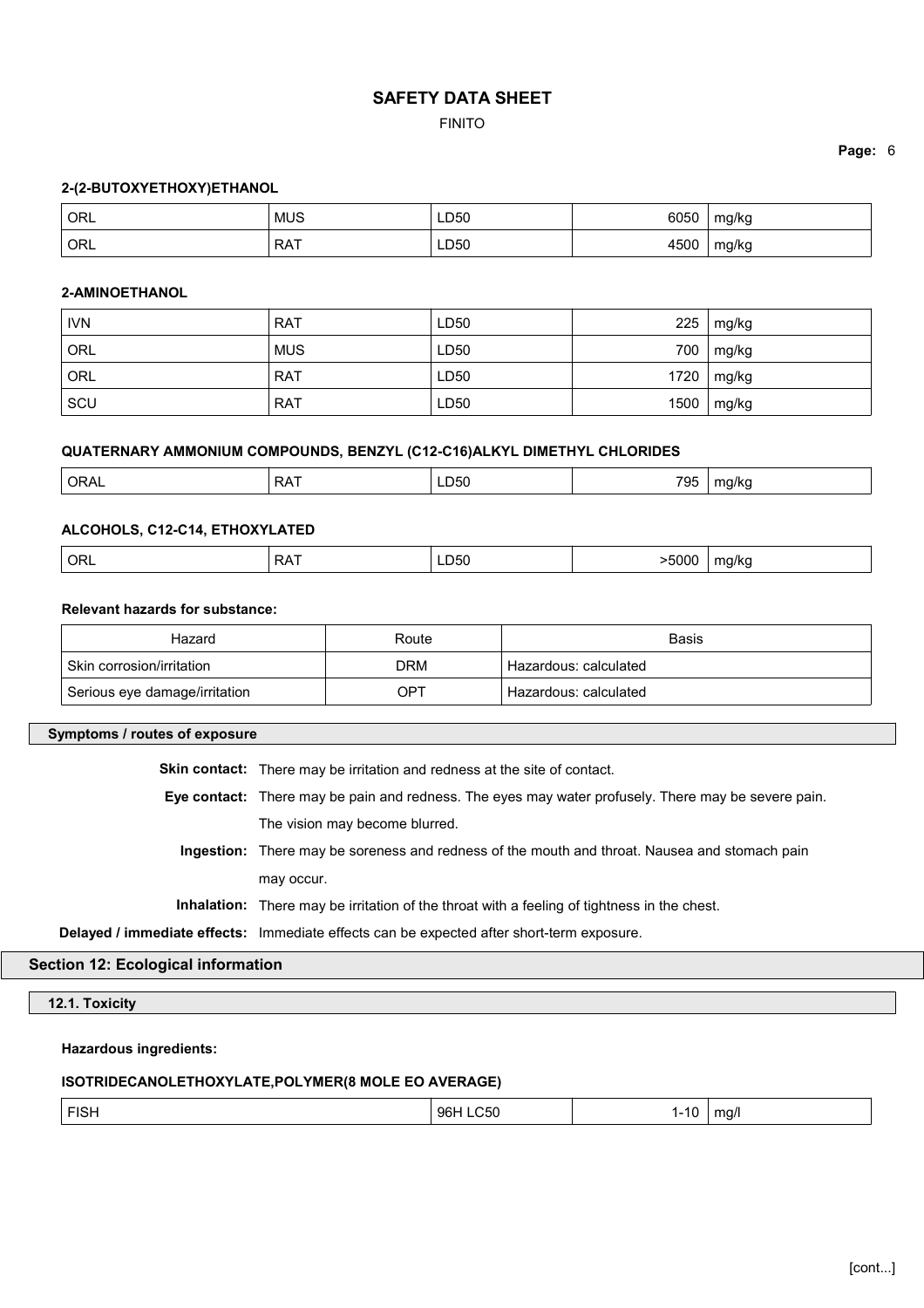FINITO

### **Page:** 7

#### **3 - BUTOXYPROPAN - 2 - OL**

|                | <b>48H EC50</b> | .1000           | mg/l |
|----------------|-----------------|-----------------|------|
| <b>GUPPIES</b> | 96H LC50        | $-1000$<br>560- | mq/l |

#### **QUATERNARY AMMONIUM COMPOUNDS, BENZYL (C12-C16)ALKYL DIMETHYL CHLORIDES**

| Daphnia magna                          | 48H EC50  | .016 | mg/l |
|----------------------------------------|-----------|------|------|
| GREEN ALGA (Selenastrum capricornutum) | 72H ErC50 | .026 | mg/l |
| RAINBOW TROUT (Oncorhynchus mykiss)    | 96H LC50  | .85  | mg/l |

#### **ALCOHOLS, C12-C14, ETHOXYLATED**

| $\overline{\phantom{a}}$ | 48H EC50 | $>1 - 10$      | mg/l |
|--------------------------|----------|----------------|------|
|                          | 48H EC50 | >100           | mg/l |
| -                        | 96H LC50 | >1-<=10   mg/l |      |
| $\overline{\phantom{0}}$ | 96H LC50 | $>1 - 10$ mg/l |      |

### **12.2. Persistence and degradability**

**Persistence and degradability:** Biodegradable. The surfactants contained in this preperation comply with the biodegradability

criteria as laid down in regulation (EC) No.648/2004 on detergents.

### **12.3. Bioaccumulative potential**

**Bioaccumulative potential:** No bioaccumulation potential.

**12.4. Mobility in soil**

**Mobility:** Soluble in water.

### **12.5. Results of PBT and vPvB assessment**

**PBT identification:** This product is not identified as a PBT/vPvB substance.

**12.6. Other adverse effects**

**Other adverse effects:** Negligible ecotoxicity.

## **Section 13: Disposal considerations**

**13.1. Waste treatment methods**

**Disposal of packaging:** Dispose of as normal industrial waste.

**NB:** The user's attention is drawn to the possible existence of regional or national regulations

regarding disposal.

#### **Section 14: Transport information**

**Transport class:** This product does not require a classification for transport.

### **Section 15: Regulatory information**